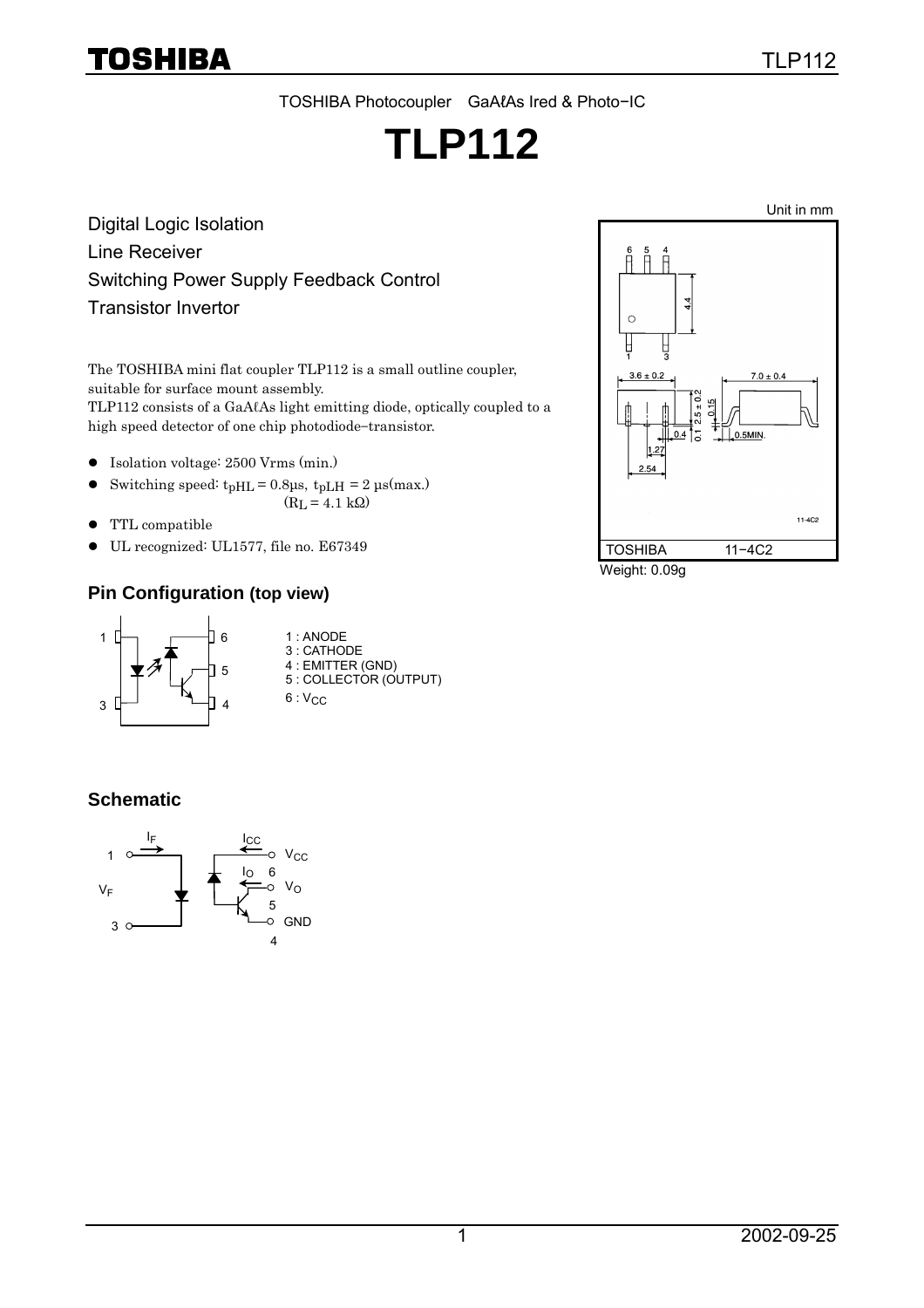## **Maximum Ratings (Ta = 25°C)**

|                                                   | Characteristic                    | Symbol   | Rating                      | Unit        |              |
|---------------------------------------------------|-----------------------------------|----------|-----------------------------|-------------|--------------|
| 山                                                 | Forward current                   | (Note 1) | IF                          | 25          | mA           |
|                                                   | Pulse forward current             | (Note 2) | <b>IFP</b>                  | 50          | mA           |
|                                                   | Peak transient forward<br>current | (Note 3) | <b>IFPT</b>                 | 1           | A            |
|                                                   | Reverse voltage                   |          | $V_{R}$                     | 5           | $\vee$       |
|                                                   | Diode power dissipation           | (Note 4) | $P_D$                       | 45          | mW           |
| Detector                                          | Output current                    |          | Ιo                          | 8           | mA           |
|                                                   | Peak output current               |          | $I_{OP}$                    | 16          | mA           |
|                                                   | Supply voltage                    |          | <b>V<sub>CC</sub></b>       | $-0.5 - 15$ | V            |
|                                                   | Output voltage                    |          | Vo                          | $-0.5 - 15$ | V            |
|                                                   | Output power dissipation          | (Note 5) | $P_0$                       | 100         | mW           |
|                                                   | Operating temperature range       |          |                             | $-55 - 100$ | $^{\circ}$ C |
| Storage temperature range                         |                                   |          | $T_{\text{stg}}$            | $-55 - 125$ | $^{\circ}C$  |
|                                                   | Lead soldering temperature(10s)   |          | $\mathsf{T}_{\mathsf{sol}}$ | 260         | $^{\circ}$ C |
| Isolation voltage<br>$(AC, 1 min., R.H \le 60\%,$ |                                   | Note 6)  | $BV_S$                      | 2500        | Vrms         |

(Note 1) Derate 0.8 mA / °C above 70°C.

(Note 2) 50% duty cycle,1ms pulse width.

Derate 1.6mA / °C above 70°C.

(Note 3) Pulse width ≤ 1µs, 300pps.

(Note 4) Derate 0.9mW / °C above 70°C.

(Note 5) Derate 2mW / °C above 70°C.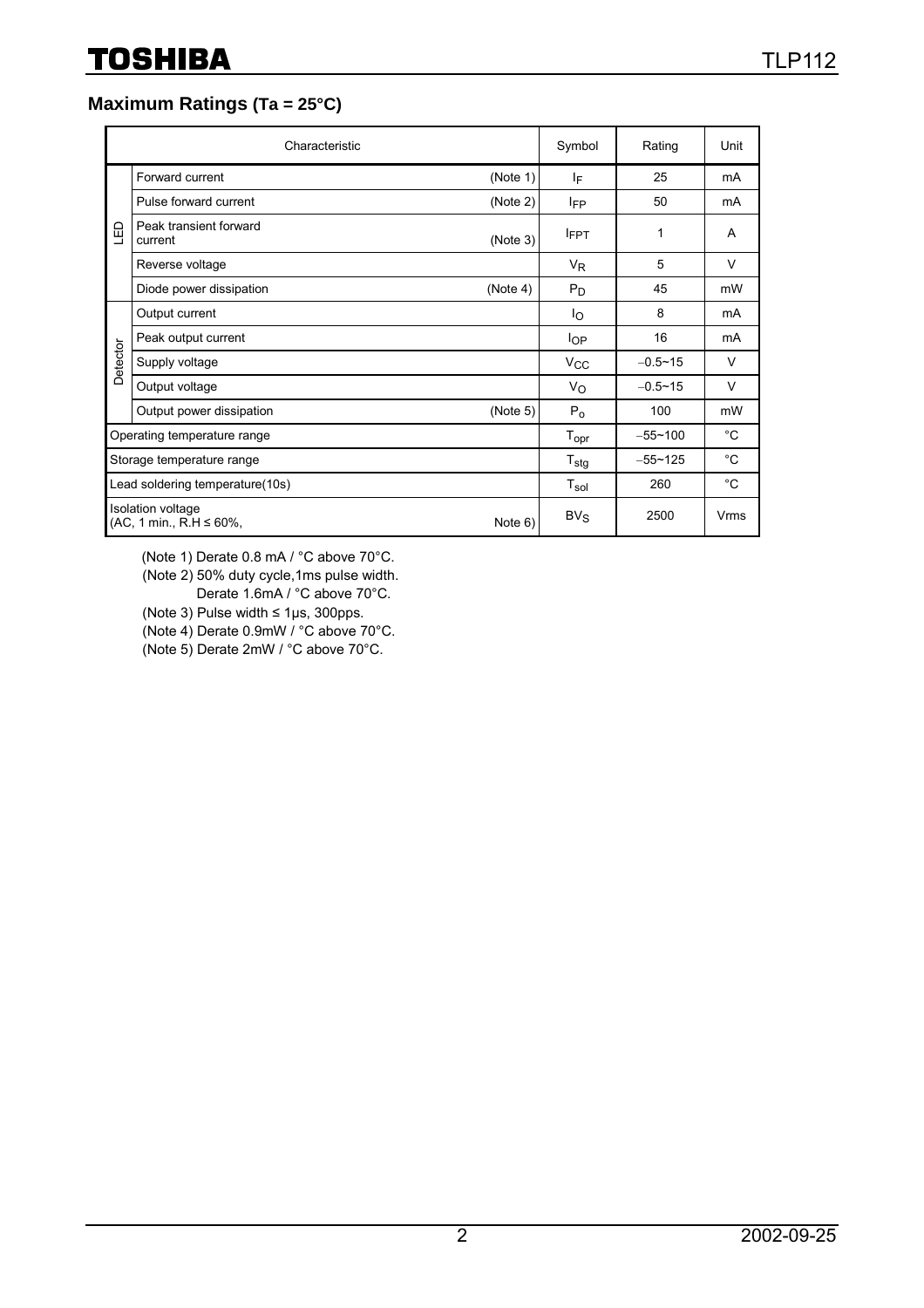**Electrical Characteristics (Ta = 25°C)**

| Characteristic |                                              | Symbol                    | <b>Test Condition</b>                                          | Min.                | Typ.      | Max. | Unit               |  |
|----------------|----------------------------------------------|---------------------------|----------------------------------------------------------------|---------------------|-----------|------|--------------------|--|
| $\Xi$          | Forward voltage                              | $V_{\text{F}}$            | $I_F = 16mA$                                                   |                     | 1.65      | 1.85 | $\vee$             |  |
|                | Forward voltage<br>temperature coefficient   | $\Delta V_F / \Delta T a$ | $I_F = 16mA$                                                   |                     | $-2$      |      | $mV / {}^{\circ}C$ |  |
|                | Reverse current                              | l <sub>R</sub>            | $V_R = 5V$                                                     |                     |           | 10   | μA                 |  |
|                | Capacitance between<br>terminals             | $C_T$                     | $V_F = 0$ , f = 1MHz                                           |                     | 45        |      | pF                 |  |
| Detector       | High level output<br>current                 | $I$ OH $(1)$              | $I_F = 0$ mA, $V_{CC} = V_O = 5.5V$                            |                     | 3         | 500  | nA                 |  |
|                |                                              | IOH(2)                    | $I_F = 0$ mA, $V_{CC} = V_O = 15V$                             |                     |           | 5    |                    |  |
|                |                                              | Iон                       | $I_F = 0$ mA, $V_{CC} = V_O = 15V$<br>$Ta = 70^{\circ}C$       |                     |           | 50   | μA                 |  |
|                | High level supply<br>current                 | <b>I</b> CCH              | $I_F = 0$ mA, $V_{CC} = 15V$                                   |                     | 0.01      | 1    | μA                 |  |
|                | Current transfer ratio                       | $I_0/I_F$                 | $I_F = 16 \text{mA}$ , $V_{CC} = 4.5 \text{V}$<br>$V_O = 0.4V$ | 10                  |           |      | $\%$               |  |
| Coupled        | Low level output<br>voltage                  | VOL                       | $I_F$ = 16 mA, $V_{CC}$ = 4.5V<br>$I_{\Omega}$ = 1.1mA         |                     |           | 0.4  | $\vee$             |  |
|                | Isolation resistance                         | R <sub>S</sub>            | $R.H. \leq 60\%$<br>(Note 6)<br>$V_S = 500V$ DC                | $15 \times 10^{10}$ | $10^{14}$ |      | Ω                  |  |
|                | Stray capacitance<br>between input to output | $C_S$                     | $V_S = 0$ , f = 1MHz<br>(Note 6)                               |                     | 0.8       |      | рF                 |  |

## **Switching Characteristics (Ta = 25°C)**

| Characteristic                                            | Symbol           | Test<br>$Cir-$<br>cuit | <b>Test Condition</b>                                                              | Min. | Typ.    | Max. | Unit        |
|-----------------------------------------------------------|------------------|------------------------|------------------------------------------------------------------------------------|------|---------|------|-------------|
| Propagation delay time<br>$(H \rightarrow L)$             | t <sub>pHL</sub> |                        | $I_F = 0 \rightarrow 16 \text{mA}$<br>V <sub>CC</sub> = 5V, R <sub>L</sub> = 4.1kΩ |      |         | 0.8  | μs          |
| Propagation delay time<br>$(L \rightarrow H)$             | t <sub>pLH</sub> |                        | $I_F = 16 \rightarrow 0$ mA<br>V <sub>CC</sub> = 5V, R <sub>L</sub> = 4.1kΩ        |      |         | 2.0  | μs          |
| Common mode transient<br>immunity at high output<br>level | CM <sub>H</sub>  | $\mathfrak{p}$         | $I_F = 0$ mA, $V_{CM} = 200V_{p-p}$<br>$R_1 = 4.1k\Omega$                          |      | 1500    |      | $V / \mu s$ |
| Common mode transient<br>immunity at low output<br>level  | CM <sub>1</sub>  |                        | I <sub>F</sub> =16mA, $V_{CM}$ = 200 $V_{p-p}$<br>$R_1 = 4.1k\Omega$               |      | $-1500$ |      | $V / \mu s$ |

(Note 6) Device considered a two-terminal device: Pins 1 and 3 shorted together and Pin 4, 5 and 6 shorted together.

(Note 7) Maximum electrostatic discharge voltage for any pins: 100V (C=200pF, R=0)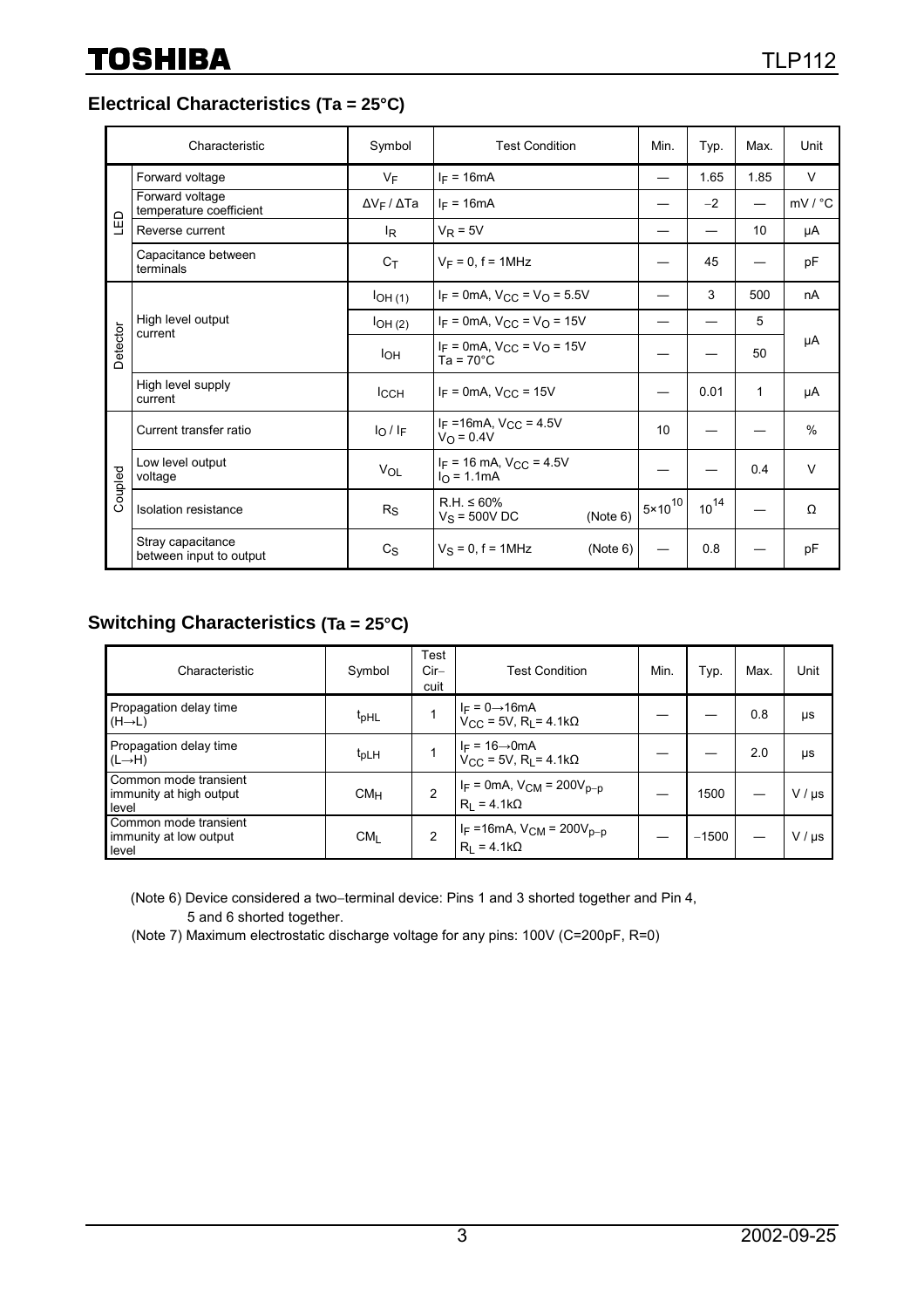## **Test Circuit 1: Switching Time Test Circuit**



### **Test Circuit 2: Common Mode Transient Immunity Test Circuit**



 $(\mu s)$  $(V)$  $(\mu s)$  $(V)$  $CM_{\text{H}} = \frac{160 \text{(V)}}{t_{\text{f}} (\text{\mu s})}$ ,CM<sub>L</sub> =  $\frac{160 \text{(V)}}{t_{\text{f}} (\text{\mu s})}$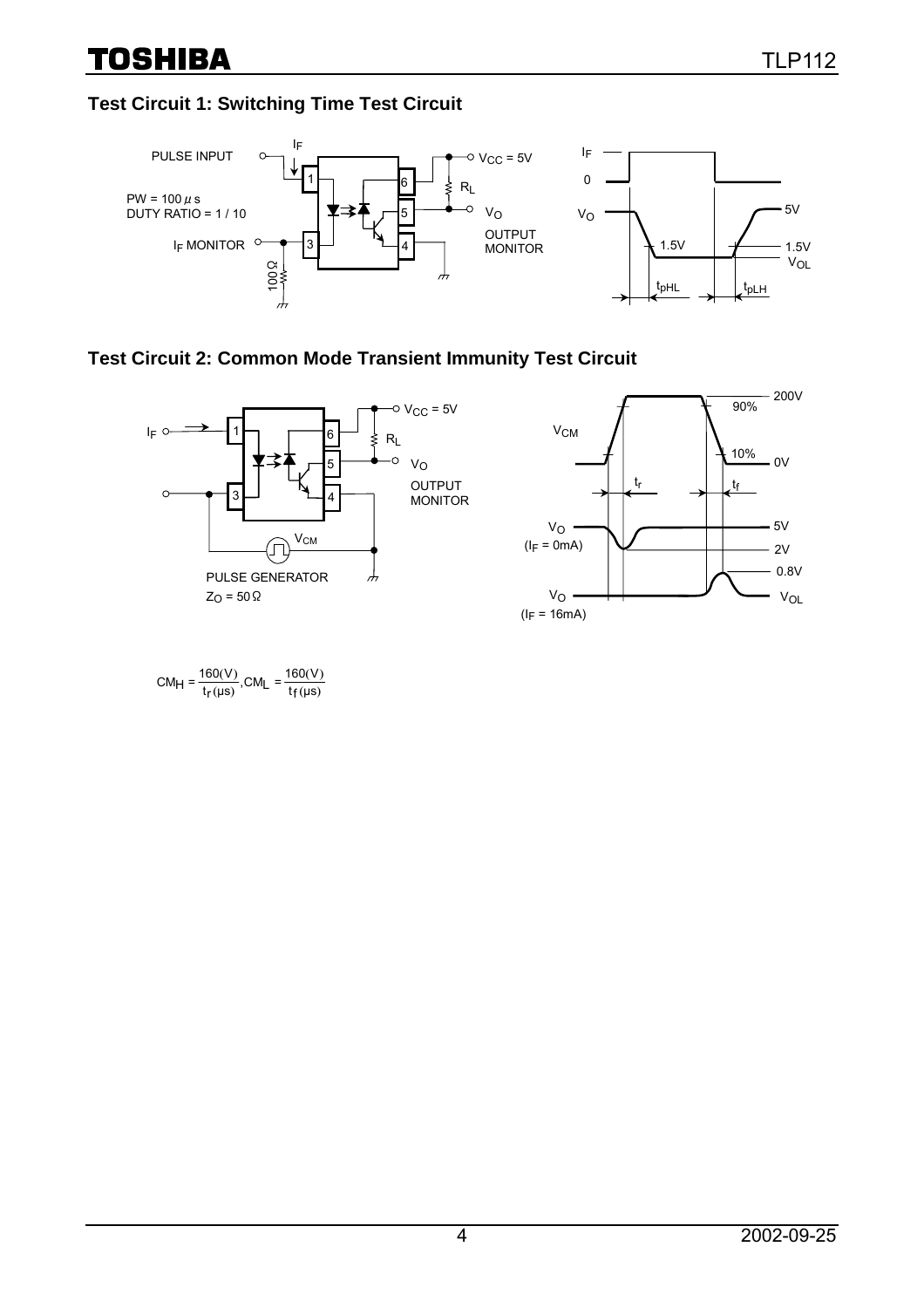# **TOSHIBA**





Foward current  $I_F$  (mA)







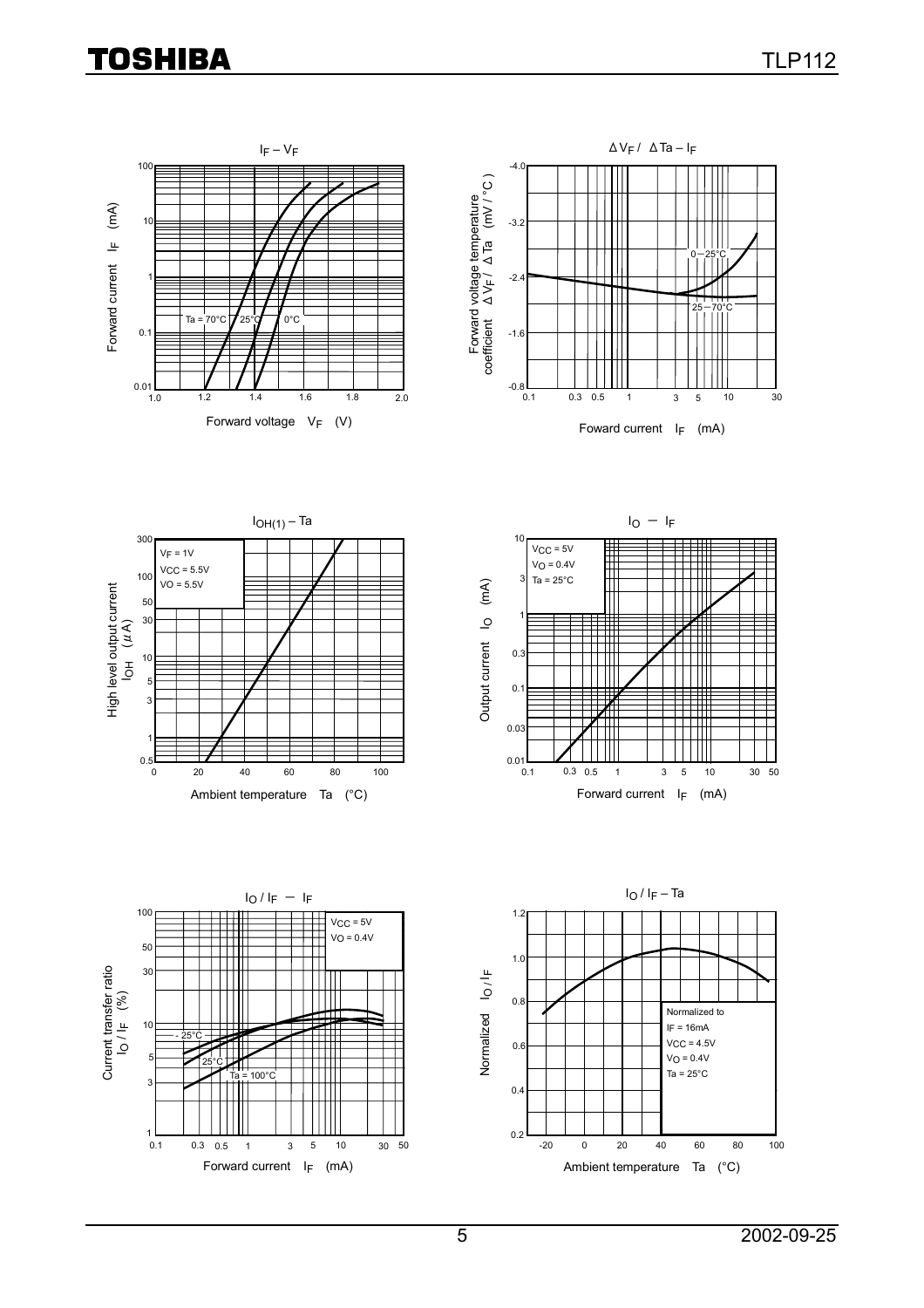# **TOSHIBA**